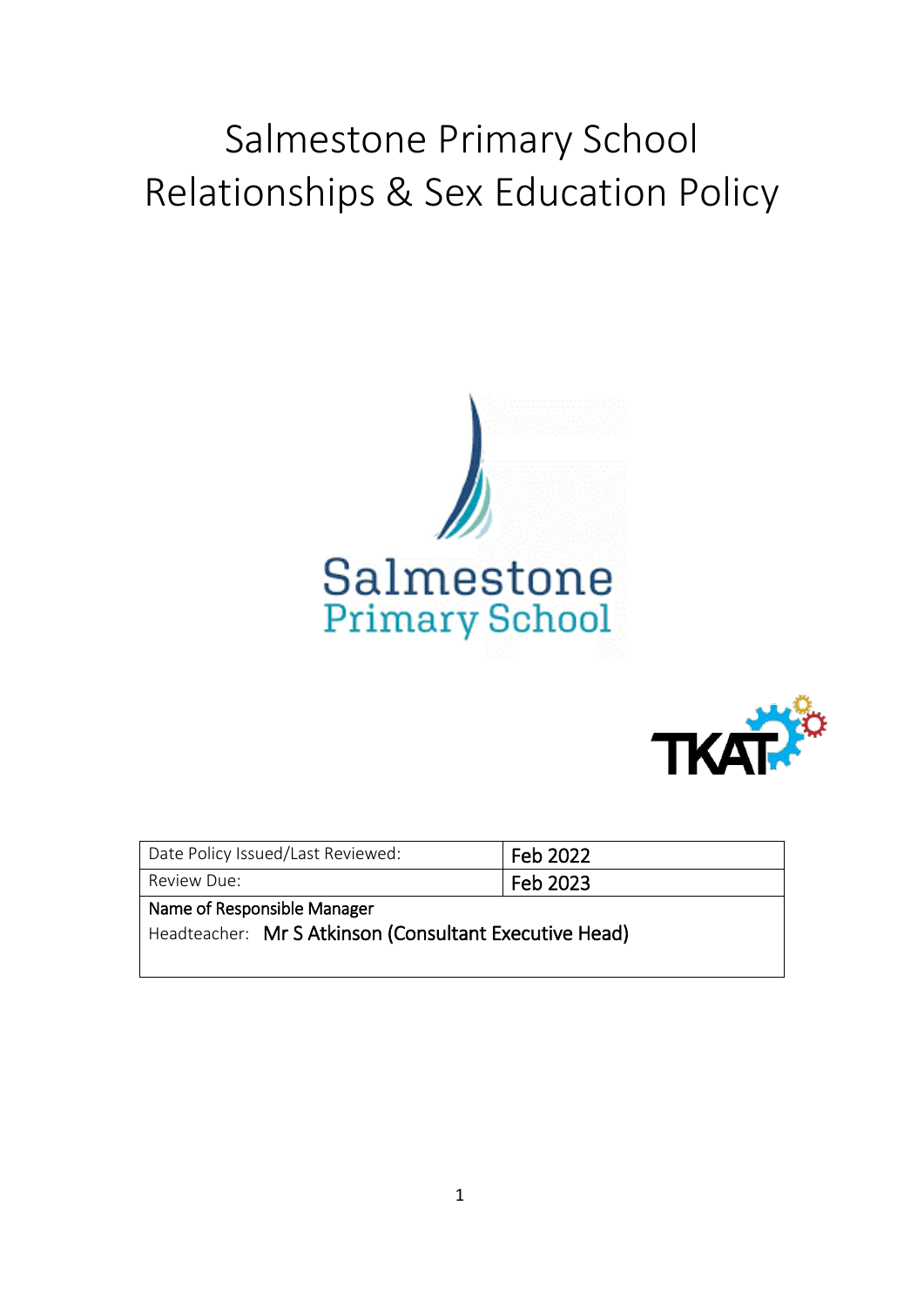## Members of staff responsible for Relationships Education and Health Education:

Headteacher/Assistant Headteacher/Pastoral Manager/PSHE Lead/Wellbeing Lead

#### Statement of Intent

At Salmestone we believe Personal, Social, Health and Economics education (RSHE) is the foundation of a child's learning. It helps give children the skills and understanding they need to be morally good, healthy and independent citizens. In addition, we provide our children the opportunity to learn about their rights and understand how their actions affect others by offering a Rights Respecting ethos; which encompasses experience of diversity and our changing society. RSHE is also integrated throughout our bespoke curriculum. Our children are encouraged to develop their self-worth by playing a positive role in contributing to school life and the wider community.

Our policy for PSHE and RSE has been written using recommendations from PSHE Association, SCARF Coram and statutory requirements from the DfE.

Guidance from the DfE 2020 states Personal, Social, Health and Economic (PSHE) education is an important and necessary part of all pupils' education. All schools should teach RSHE, drawing on good practice.

Outline of Curriculum

The two main core themes of our RSHE programme of study focuses on Relationships Education and Health Education. A third core theme, Living in the Wider World is also an integral aspect of our curriculum. The following topics will be covered...

#### Relationships Education

- ∙ Families and people who care for me
- ∙ Caring friendships
- ∙ Respectful relationships
- ∙ Online relationships
- ∙ Being safe

# Health Education

- ∙ Mental wellbeing
- ∙ Internet safety and harms
- ∙ Physical health and fitness
- ∙ Healthy eating
- ∙ Drugs, alcohol and tobacco
- ∙ Health and prevention
- ∙ Basic first aid
- ∙ Changing adolescent body

## Living in the Wider World

- ∙ Our impact on society
- ∙ Financial health and well-being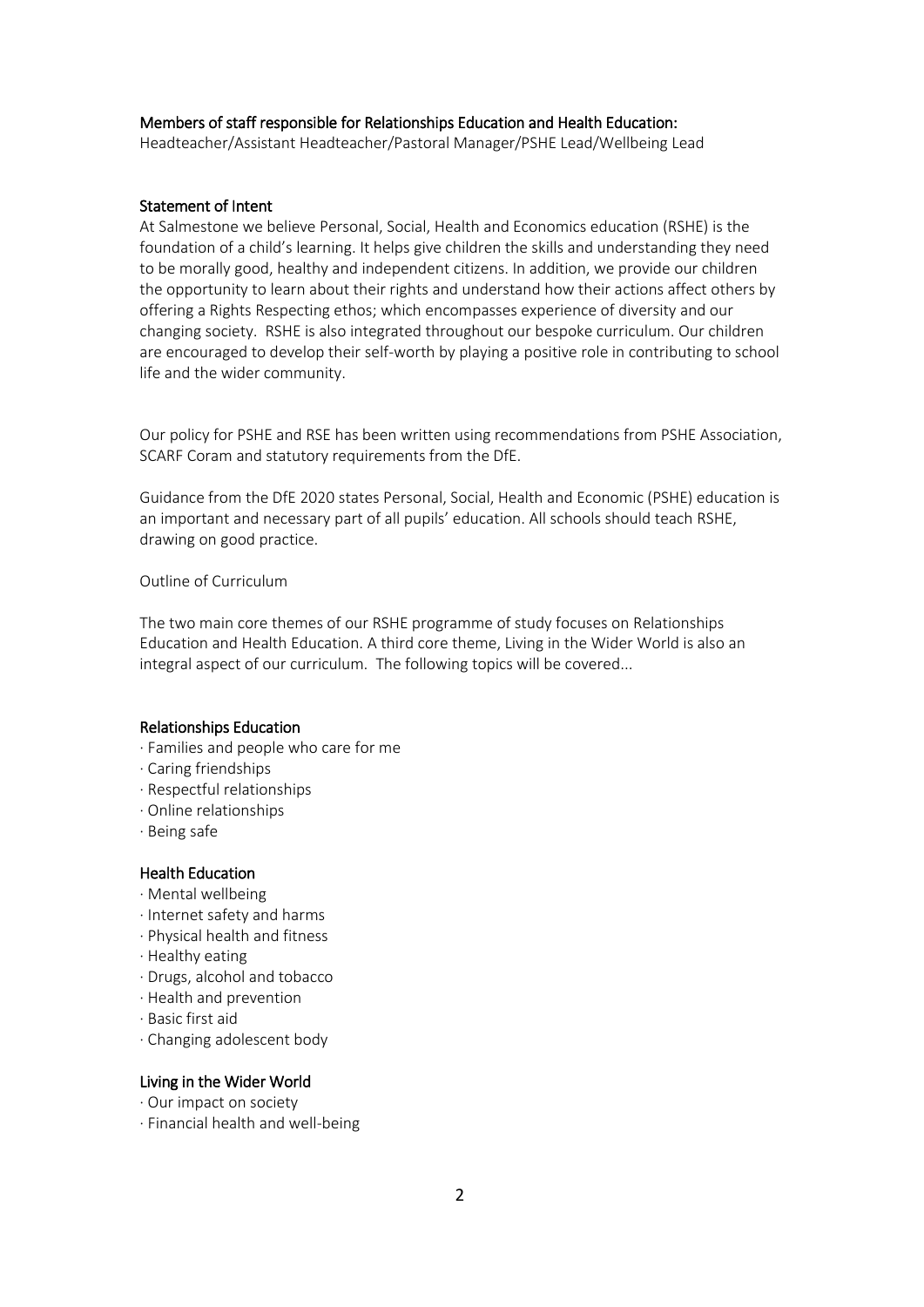## How it will be organised and covered

R.S.H.E will be provided through:

- Discreet Curriculum time daily
- Links to relevant curriculum areas/topics
- •Assemblies, class assemblies, class discussions and circle time.

•As and when issues arise ensuring time is made within the curriculum to meet the needs of our children

•Extra-curricular activities e.g. diversity days, Wellbeing festival, Friendship week, antibullying initiatives

• Planned learning will be recorded on weekly or daily plans

#### Implementation through Assessment, Recording, Reporting and Monitoring

Teachers assess the children's work in RSHE by making informed judgements as they observe them during lessons. We have clear expectations of what children will know and understand at the end of each year and key stage. Assessment should offer the children the opportunity to reflect on their own progress. Within the Foundation Stage, PSED/RSHE objectives are documented within Tapestry which include specific focussed PSED/RSHE objectives and circle time activities. Similar to this, Key Stage One and Two document work in books where circle time discussions are recorded, pictures of activities that are completed during RSHE lessons and any comments made by children that are relevant to the topic are included.

The Headteacher/Assistant Headteacher/RSHE subject leader is responsible for monitoring the standards of children's work and the quality of teaching. The subject leader will monitor plans, teaching and learning in order to evaluate strengths and weaknesses in the school and indicate areas for improvement. The subject leader will regularly evaluate the scheme of work to ensure that the needs of the pupils are being met and that there is progression and continuity of learning through the school.

#### Staff Professional Development

The subject leader will support colleagues in the teaching of RSHE by giving them information about current developments in the subject and providing a strategic lead and direction for the subject in school. Likewise, teachers training needs are determined at personal development reviews during the performance management cycle and whole school training needs are planned into action plans if necessary. We encourage Talk for Teaching, peer observation and peer support within our teaching team.

# Equal Opportunities

RSHE follows the schools Equality Policy and is underpinned by our equality statement:

Single Equalities Statement

We welcome the equality duties on schools. We believe that all pupils and members of staff should have the opportunity to fulfill their potential whatever their background, identity and circumstance. We are committed to creating a community that recognises and celebrates difference within a culture of respect and cooperation. We appreciate that a culture which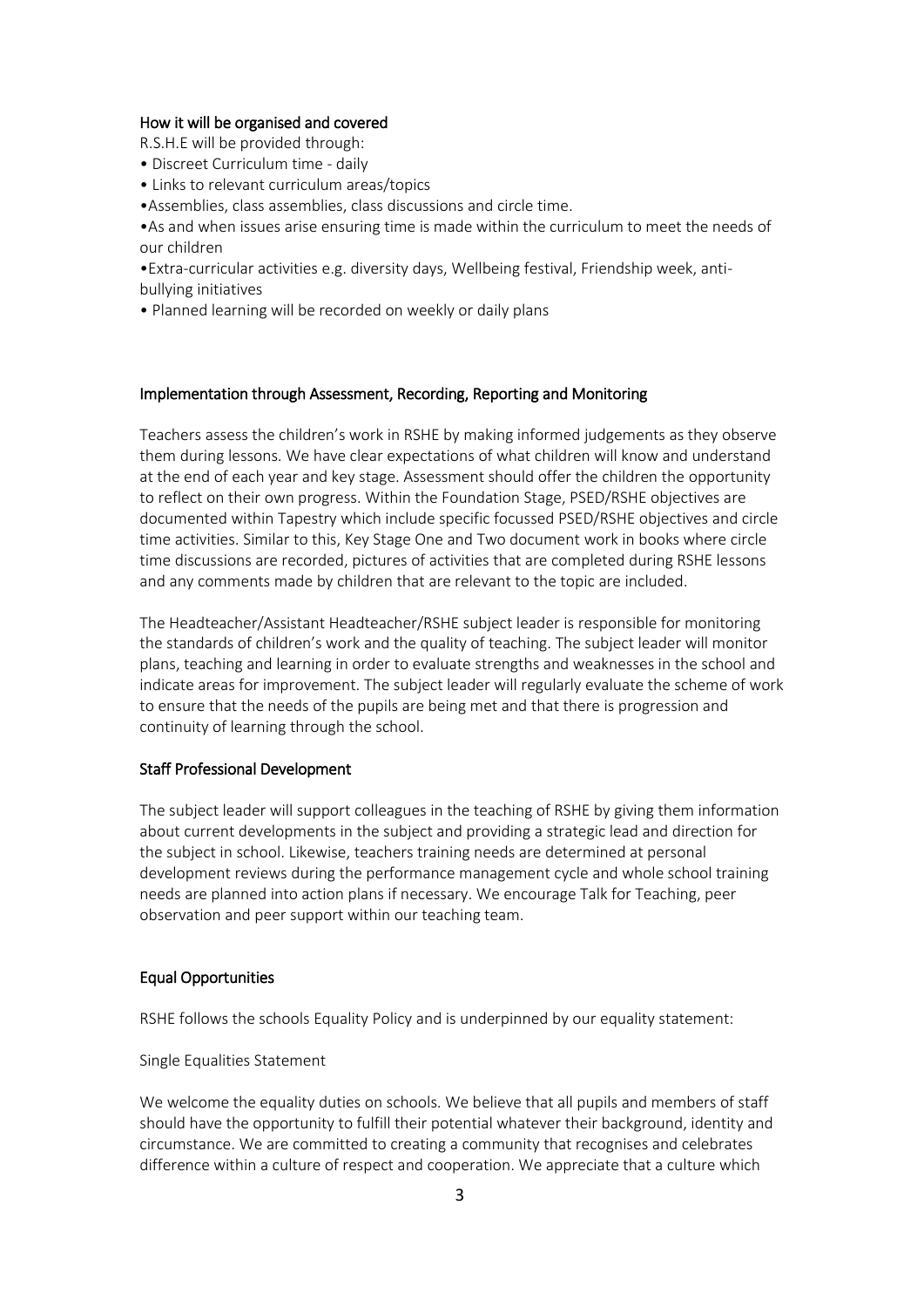promotes equality in relation to all protected characteristics (age, disability, gender reassignment, marriage or civil partnership, pregnancy and maternity, race, religion or belief, sex and sexual orientation) will create a positive environment and a shared sense of belonging for all who work, learn and use the services of our school. Our commitment to equality and diversity is a fundamental part of our drive towards excellence.

We recognise that equality will only be achieved by the whole school community working together – our learners, staff, governors and parents in particular.

As a school we have worked hard to ensure we deliver a diverse curriculum and children study a range of exceptional people from a wide range of backgrounds and cultures.

#### Relationship and Sex Education

Although The Relationships Education, Relationship & Sex Education and Health Education (England) Regulations 2019 made Relationship Education compulsory in all primary schools and parents are unable to withdraw their child from this; sex education is currently not compulsory. However, the Department for Education continues to recommend that all primary schools should have a sex education programme tailored to the age and maturity of the pupils. This policy is set out to explain how and why RSE is taught at Salmestone.

Some aspects of RSE are taught in science, and others are taught as part of personal, social, health and economic education (PSHE). RSE gives children and young people essential skills for building positive, enjoyable, respectful and non-exploitative relationships and staying safe both on and offline.

As set out in the guidance it is up to individual schools to determine whether they need to cover any additional content on sex education to meet the needs of their pupils. We, like many other schools, already choose to teach some aspects of sex education and will continue to do so.

We recognise that some parents may be uncomfortable with the thought of their children receiving sex education in primary school. Equally, we recognise it is completely natural for children to have questions about sex, their bodies and to be curious about where they came from. In the age of information where children in primary school have access to the internet through mobile technology, we believe it is better that children receive age appropriate answers from us, rather than it being left to their peers or the internet. Parents are invited into school to understand the purpose and content, view materials used and ask questions they may have prior to the teaching of this subject. Parents have the right to withdraw their children from all or part of the Sex Education. However, they do not have the right to withdraw their children from aspects of RSE that are taught in the National Curriculum Science or where aspects of RSE issues arise incidentally in other subjects. Likewise, parents cannot withdraw their children from the teaching of Relationships education.

In our school, sex education is an opportunity to answer children's questions about where they came from, an opportunity to explore their own stories and to be clear about how a baby is conceived and formed as set out in the human life cycle unit in the National Curriculum for science. Furthermore, it should ensure that all children are prepared for both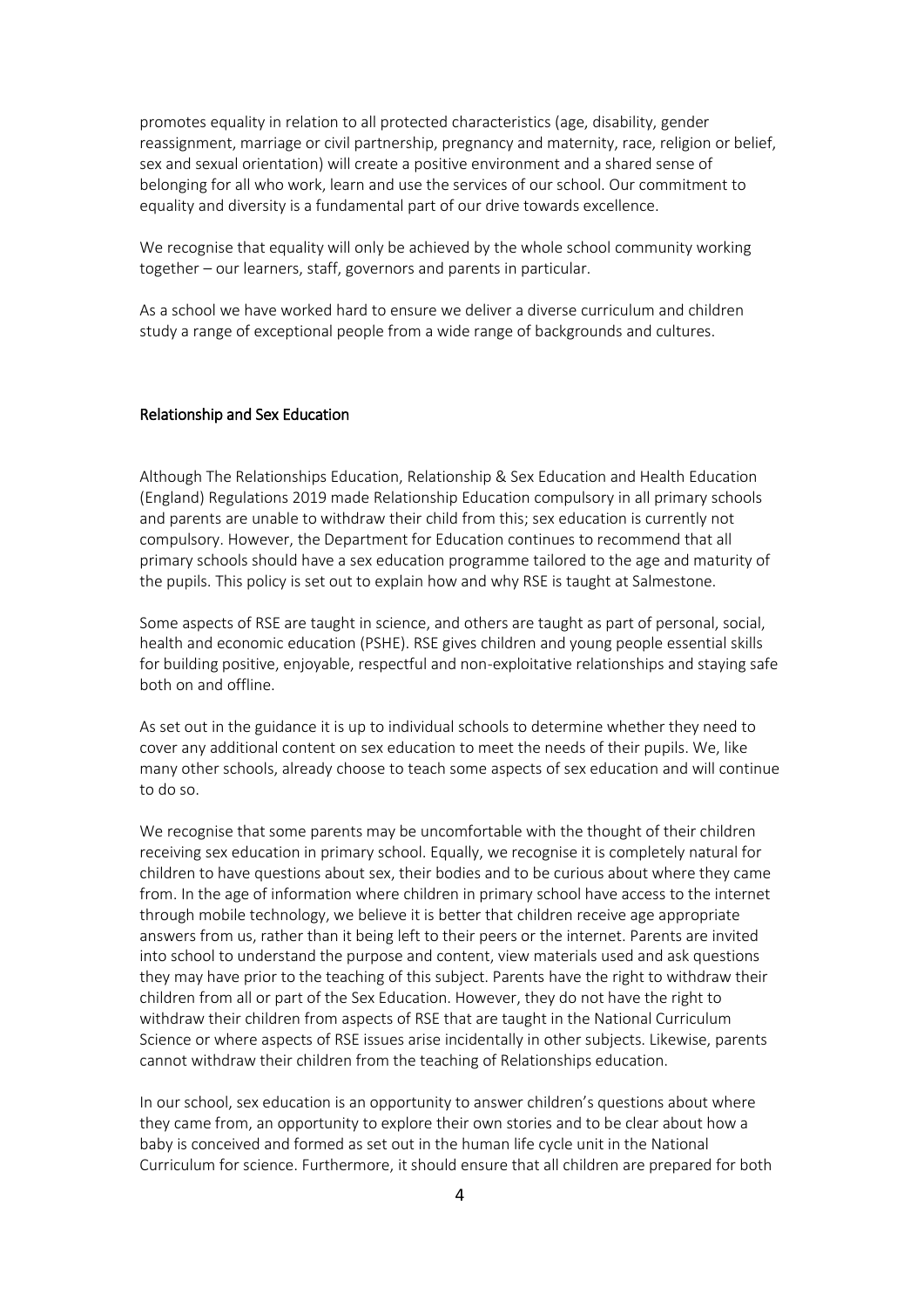the physical and emotional changes of puberty including menstruation. Children need to understand how both girls' and boys' bodies function and change as they grow into adults.

We recognise that the onset of menstruation can be a confusing or a distressing time for children if they are not prepared. As a school, we acknowledge we have a responsibility to prepare children for menstruation and make adequate and sensitive arrangements to help children manage this period. Puberty is occurring earlier than ever before, and it is now not uncommon for children to start their periods whilst in primary school even in year 4. For this reason we deliver puberty lessons to all children in year 4, 5 & 6. As part of RSE lessons, all children will be told about menstruation and there will be discussion of what periods are, explanation of other symptoms associated with periods, how they can be managed hygienically and sensitively. In addition to this, we discuss the emotional and physical changes people encounter during puberty. Including body odour, mood swings, hair growth, acne and growth spurts.

We believe that sex education should allow children a safe space to ask the questions they may have without shame or judgement. Evidence states that a graduated age appropriate, spiral curriculum is the best way of preventing the topic of sex, reproduction and private body parts of becoming taboo and children from becoming embarrassed by the topic.

We believe it is important that this material is delivered by the classroom teacher in conjunction with parents/carers as it highlights to the children that relationship and sex education is something we can all talk about. Our classroom teachers cover all other aspects of the curriculum, and know the children. This means they are more likely to be aware of any additional needs, support or particularly sensitive topics that may make a child in their class vulnerable due to some of the sensitive nature of the topic. We believe this makes them ideally placed to deliver the material sensitively to all children in their class. For the majority of the programme, we do not separate our classes into girls and boys, as we believe it is important for both girls and boys to learn about each other's bodies, changes and experiences. By keeping children together in mixed groups, children will learn to talk openly without embarrassment in front of each other and we can foster a better understanding, break down gender stereotypes and build positive relationships and respect for each other, regardless of gender. However, for part of one lesson, boys and girls are separated to ask specific questions regarding their gender to avoid embarrassment.

# Sources of Further Information

This policy has drawn on:

- DfES 'Sex and Relationship Education Guidance' (2020)
- Brook, Sex Education Forum and PSHE Association 'Sex and Relationships Education (SRE) for the  $21^{st}$  Century' - Supplementary advice to the Sex and Relationship Education Guidance DfEE (0116/2000) (2011)
- DfE Relationships Education, Relationships and Sex Education (RSE) and Health Education Draft Guidance (July 2018)

#### Links to other policies

● Schools own Safeguarding (inc. responding to disclosures)